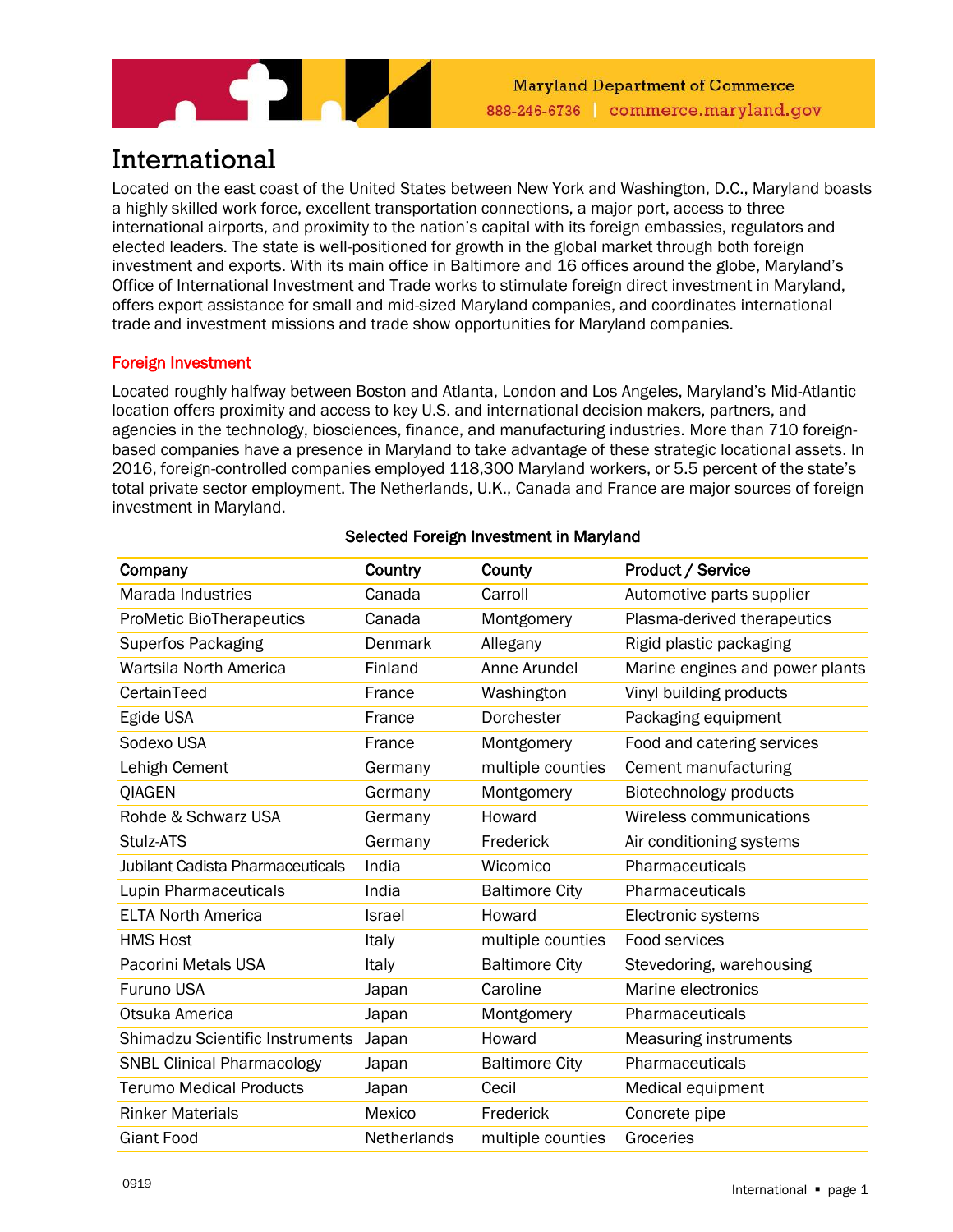*table continued*

| Company                        | Country            | County                   | <b>Product / Service</b>             |
|--------------------------------|--------------------|--------------------------|--------------------------------------|
| Hunter Douglas Northeast       | <b>Netherlands</b> | Allegany                 | Window blinds and shades             |
| Wallenius Wilhelmsen           | Norway             | <b>Baltimore City</b>    | Shipping                             |
| Fila USA                       | South Korea        | <b>Baltimore</b>         | Athletic sportswear                  |
| Harim USA                      | South Korea        | Talbot                   | Poultry processing                   |
| Volvo Powertrain North America | Sweden             | Washington               | Engines and transmissions            |
| Lonza Walkersville             | Switzerland        | Frederick.<br>Wicomico   | <b>Biological products</b>           |
| Nestle Dreyer's                | Switzerland        | Howard                   | Ice cream                            |
| <b>BAE Systems</b>             | UK                 | multiple counties        | Aerospace and defense<br>electronics |
| <b>GSK</b>                     | UK                 | Montgomery               | Pharmaceuticals                      |
| AstraZeneca                    | UK                 | Frederick,<br>Montgomery | Pharmaceuticals                      |
| <b>Smiths Detection</b>        | UK                 | Harford                  | Electronic surveillance products     |

Source: Maryland Department of Commerce; May 2017.

## International Flights

Maryland is served by three international airports: Baltimore/Washington International Thurgood Marshall Airport (BWI) in Anne Arundel County near Baltimore, Washington Dulles International Airport in northern Virginia, and Ronald Reagan Washington National Airport in Washington, D.C. Non-stop flights are available to many significant international destinations.

#### Non-stop and single plane destinations from BWI, Dulles or National airports

| Canada              | <b>Mexico</b>      | <b>Europe</b>   | <b>Middle East</b> |
|---------------------|--------------------|-----------------|--------------------|
| Montreal            | Cancun             | Amsterdam       | Abu Dhabi          |
| Ottawa              | Los Cabos          | Barcelona       | Doha               |
| Toronto             | <b>Mexico City</b> | <b>Brussels</b> | Dubai              |
| Vancouver           |                    | Copenhagen      | Jeddah             |
|                     | Latin America      | Dublin          | Riyadh             |
| Caribbean/Atlantic  | <b>Bogota</b>      | Edinburgh       | <b>Tel Aviv</b>    |
| Aruba               | Guatemala City     | Frankfurt       |                    |
| Bermuda             | LaPaz              | Geneva          | <b>Africa</b>      |
| <b>Grand Cayman</b> | Liberia            | Istanbul        | Accra              |
| Montego Bay         | Panama City        | Lisbon          | Addis Ababa        |
| Nassau              | San Jose           | London          | Cairo              |
| Providenciales      | San Salvador       | Madrid          | Casablanca         |
| Punta Cana          | Sao Paulo          | <b>Moscow</b>   | Dakar              |
| San Juan            |                    | Munich          | Johannesburg       |
| St. Maarten         | Asia               | Paris           |                    |
|                     | <b>Beijing</b>     | Reykjavik       |                    |
|                     | Delhi              | Rome            |                    |
|                     | Hong Kong          | Vienna          |                    |
|                     | Seoul              | Zurich          |                    |
|                     | Tokyo              |                 |                    |

Note: Flights to some cities are seasonal.

Sources: BWI Airport and Washington Metropolitan Airports Authority; as of August 2019.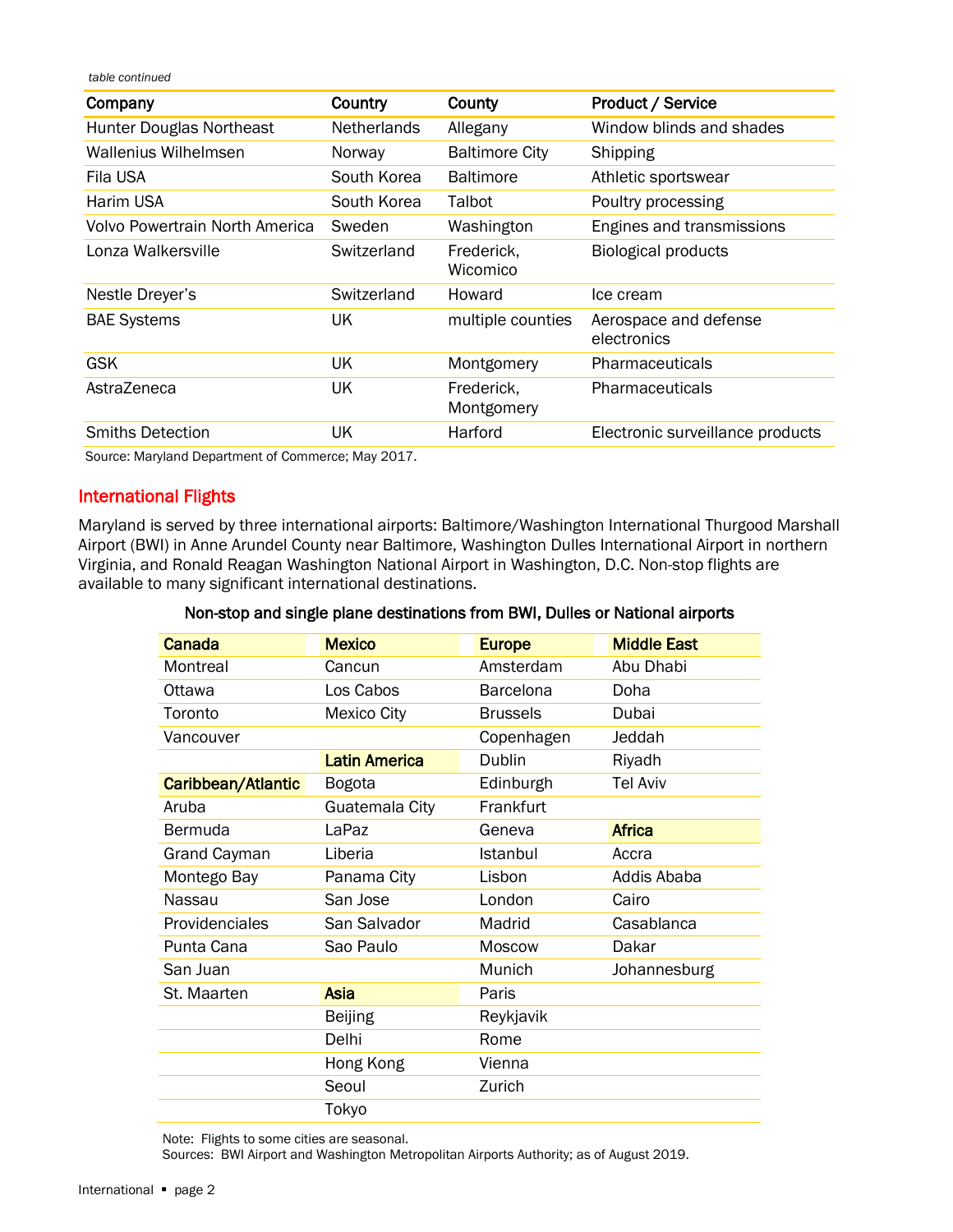### Foreign-Trade Zones

A Foreign-Trade Zone (FTZ) is a designated area within U.S. borders which promotes domestic employment and helps U.S. firms compete in the global marketplace. An FTZ is located in or near a U.S. Customs port of entry, where foreign and domestic merchandise is generally considered to be international commerce. Foreign or domestic merchandise may enter this enclave without a formal customs entry or the payment of custom duties or government excise taxes.

Foreign-Trade Zone procedures allow domestic activity involving foreign items to take place as if it were outside U.S. Customs territory. Duty-free treatment is accorded items that are re-exported and duty payment is deferred on items sold in the U.S. market, thus offsetting Customs advantages available to overseas producers who compete with producers located in the United States.

A site that has been granted zone status may not be used for zone activity until the site or a section thereof has been separately approved for FTZ activation by local U.S. Customs officials, and the zone activity remains under the supervision of Customs. A subzone is a special-purpose zone, usually at a manufacturing plant.

FTZ sites and facilities remain within the jurisdiction of local, state or federal governments or agencies.

Maryland has four Foreign-Trade Zones:

- Baltimore #74
- BWI Airport #73
- Prince George's County #63
- Washington County #255

#### Baltimore # 74

The City of Baltimore's Foreign-Trade Zone, FTZ #74 was established in 1982 and has been continually expanded and modified due to various requests for additional space. Zone space, originally 60,000 square feet, currently includes more than 900 activated acres at multiple sites in the Baltimore area.

In 2017 the Zone served 193 businesses employing 659 people. Over \$11.3 billion worth of goods were transferred to U.S. Customs' Territory and \$397 million in merchandise was exported from the FTZ to international markets.

Following is a list of selected active sites within FTZ #74.

| <b>Site</b> | Acreage          | Description                                                        |
|-------------|------------------|--------------------------------------------------------------------|
| 2           | 33               | 2500 Broening Hwy., Baltimore                                      |
| 4           | 489              | 2700 Broening Hwy., Baltimore                                      |
| 6           | 100              | 2900 Childs St., Baltimore                                         |
| 7           | 11               | 1200 Wallace St. and 2101 East Fort Ave., Baltimore                |
| 15          | 8                | 5107 North Point Blvd., Sparrows Point                             |
| 20          | 4                | 1299 E. Patapsco Ave., Baltimore                                   |
| 21          | 15.5             | 3501 East Biddle St., Baltimore                                    |
| 24          | 2.9 <sub>2</sub> | 8004 Stansbury Rd., Dundalk                                        |
| 27          | 2.3              | 9 Loveton Circle, Sparks                                           |
| 32          | 5.12             | 1820 Portal St., Baltimore                                         |
| 33          | 111              | 1900 Chesapeake Ave. and 2009 Frankfurst Ave.,<br><b>Baltimore</b> |
| 34          | 5.12             | 4200 and 4210 Boston St., Baltimore                                |
| 37          | 9                | 1500 Chesapeake Ave., Baltimore                                    |
| 39          | 5.46             | 4505 North Point Blvd., Sparrows Point                             |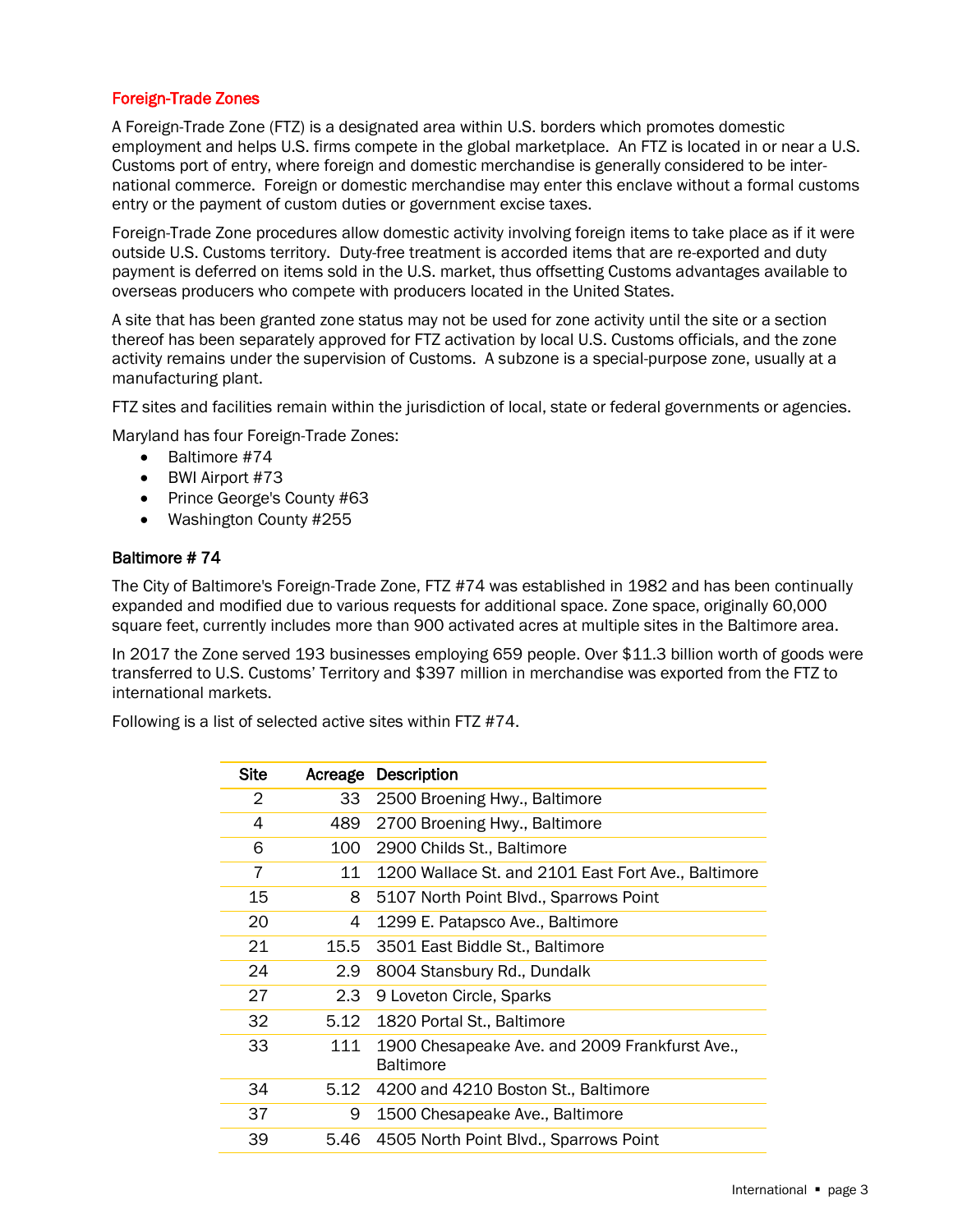|      | <b>Acreage Description</b>                       |
|------|--------------------------------------------------|
|      | 3.4 7700 Rolling Mill Rd., Baltimore             |
|      | 1.05 917 Middle River Rd., Middle River          |
|      | 3.2 2400 Broening Hwy., Baltimore                |
|      | 32.5 2012 and 2014 Reservoir Rd., Sparrows Point |
|      | 10.8 1200 South Newkirk St., Baltimore           |
| 48.7 | 100 Bethlehem Blvd., Sparrows Point              |
|      | 4 7100 Mardigian Rd., Sparrows Point             |
|      |                                                  |

Contact: Baltimore Development Corporation 36 South Charles Street, Suite 2100 Baltimore, MD 21201 (410) 837-9305 [info@baltimoredevelopment.com](mailto:info@baltimoredevelopment.com) [baltimoredevelopment.com/initiatives/foreign-trade-zone](http://baltimoredevelopment.com/initiatives/foreign-trade-zone/)

# BWI Airport # 73

The Baltimore/Washington International Thurgood Marshall Airport (BWI) Foreign-Trade Zone specializes in airfreight and other high value goods. It permits multiple operators and consists of five sites with developed and undeveloped parcels, as well as several subzones.

| Site/<br>Subzone | Acreage | <b>Description</b>                                                                                                                                                                                       |
|------------------|---------|----------------------------------------------------------------------------------------------------------------------------------------------------------------------------------------------------------|
| 1                | 15.8    | Located at BWI Airport consisting of three air cargo buildings (A,B,C) with<br>101,565 square-feet of FTZ designated floor space; not currently activated                                                |
| $\overline{2}$   | 13      | Undeveloped land at BWI Airport located on Maryland Route 176 near Taxiway<br>"T;" not currently activated                                                                                               |
| 3                | 3.94    | Hoogerwerff (USA - General Purpose Operator); includes 73,025 square-feet of<br>warehouse space in the Route 100 Industrial Park at 6905 San Tomas Road,<br>Elkridge; not currently activated            |
| 4                | 28.85   | Parcel within the Carroll Industrial Park, 2000 Washington Boulevard, Baltimore;<br>not currently activated                                                                                              |
| 5                | 5       | Belt's Corporation (General Purpose Operator); includes 205,000 square-feet of<br>warehouse space (of which approximately 96,000 square-feet is presently<br>activated) at 6925 San Tomas Road, Elkridge |
| 73A              |         | Rotorex Company, Inc.; special-purpose subzone rotary compressor<br>manufacturing plant in Walkersville; not currently activated                                                                         |
| 73B              |         | Northrop Grumman Corporation; special-purpose subzone of eleven sites in<br>Maryland; currently activated                                                                                                |
| 73C              |         | IKEA Distribution Services; not currently activated                                                                                                                                                      |
| Contact:         |         | Morris Williams<br>Maryland Aviation Administration<br>P.O. Box 8766<br>BWI Airport, MD 21240-0766<br>(410) 859-7036<br>mwilliams8@bwiairport.com                                                        |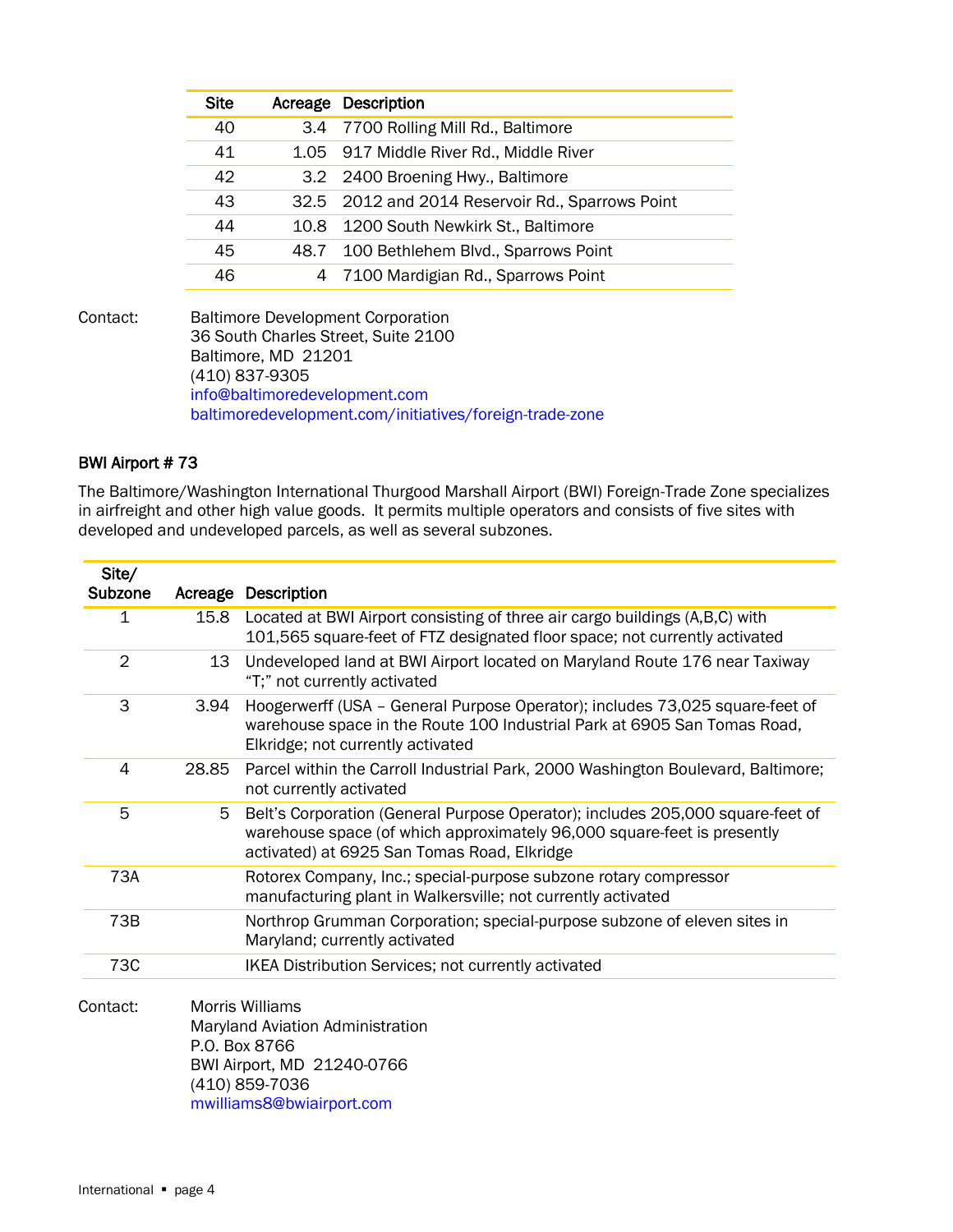### Prince George's County # 63

Prince George's County's application to the U.S. Foreign-Trade Zones Board under the alternative site framework was recently approved, so now FTZ #63 is county-wide and companies can access FTZ benefits anywhere in the county. The county is near three major ports of entry: Baltimore/Washington International Thurgood Marshall Airport, the Port of Baltimore and Washington Dulles International Airport. The zone's central location in the Northeast Corridor plus its highly developed transportation network and close proximity to Washington, D.C. provide efficient overnight access to markets in the eastern United States.

Prince George's County Economic Development Corporation offers funding and direct assistance to companies locating in the county, as well as workforce development, recruitment and training services for employers.

Contact: Martin Ezemma Prince George's County Economic Development Corporation 1801 McCormick Drive, Suite 350 Largo, MD 20774 (301) 583-4650 [muezemma@co.pg.md.us](mailto:muezemma@co.pg.md.us)

### Washington County # 255

The Washington County Foreign-Trade Zone is associated with the Baltimore Customs port of entry at the Port of Baltimore. It consists of seven individual sites totaling nearly 1,700 acres. Existing buildings and development ready commercial/industrial sites are available with array of amenities including airport runway access, rail, interstate highway access, municipal water, sewer and natural gas.

| <b>Site</b> |     | Acreage Description                                                                                                                             |
|-------------|-----|-------------------------------------------------------------------------------------------------------------------------------------------------|
| 1           | 279 | Fort Ritchie at Cascade; being developed as a mixed-use business park at the<br>former Fort Ritchie military base                               |
| 2           |     | 452 387 acres at the Hagerstown Regional Airport coupled with 65 acres adjacent to<br>the airfield                                              |
| 4           | 698 | Hopewell Valley; comprised of Hunters Green Business Center I & II and Newgate<br>Industrial Parks with excellent access to Interstates 81 & 70 |
| 6           | 140 | Interstate Industrial Park complex in Williamsport                                                                                              |
|             | 128 | Hancock Enterprise Zone adjacent to the intersection of Interstates 68 and 70                                                                   |
|             |     |                                                                                                                                                 |

Contact: Linda Spence Washington County Department of Business Development 100 West Washington Street, Room 103 Hagerstown, MD 21740 (240) 313-2280 [lspence@washco-md.net](mailto:lspence@washco-md.net)

# **Exports**

Exports support jobs in Maryland and sustain thousands of the state's businesses. U.S. Department of Commerce data shows that 6,235 Maryland companies exported in 2016, with small and medium size firms generating 31 percent of the state's total known exports of goods. In 2016, goods exports from the state of Maryland supported over 45,000 jobs.